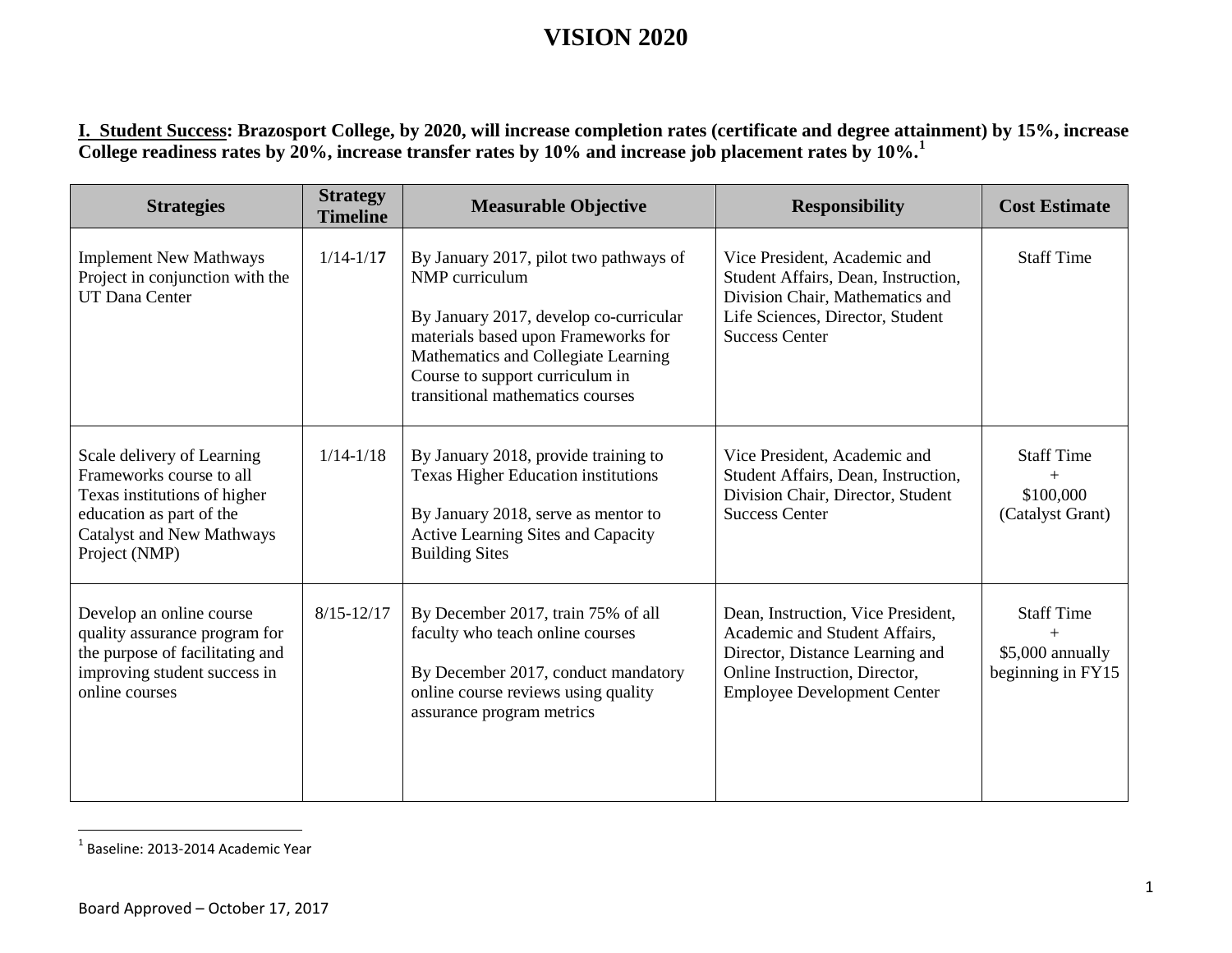| <b>Strategies</b>                                                                                                              | <b>Strategy</b><br><b>Timeline</b> | <b>Measurable Objective</b>                                                                                                                                                                                                                                                                                                                                                                                                                                                                                                                                                                                                                                                             | <b>Responsibility</b>                                                                                                                                                                                                                                                 | <b>Cost Estimate</b>                                                               |
|--------------------------------------------------------------------------------------------------------------------------------|------------------------------------|-----------------------------------------------------------------------------------------------------------------------------------------------------------------------------------------------------------------------------------------------------------------------------------------------------------------------------------------------------------------------------------------------------------------------------------------------------------------------------------------------------------------------------------------------------------------------------------------------------------------------------------------------------------------------------------------|-----------------------------------------------------------------------------------------------------------------------------------------------------------------------------------------------------------------------------------------------------------------------|------------------------------------------------------------------------------------|
| <b>Integrate Learning</b><br>Frameworks (LF) into Adult<br>Education and Literacy (AEL)<br>instruction                         | $1/14 - 12/17$                     | By December 2017, 50% of all AEL<br>classes will have instructors trained in<br>Learning Frameworks who are<br>incorporating it into their AEL classes                                                                                                                                                                                                                                                                                                                                                                                                                                                                                                                                  | Vice President, Industry and<br><b>Community Resources, Vice</b><br>President, Academic and Student<br>Services, Dean, Instruction,<br>Director of Student Success Center,<br>Director, Community Education,<br><b>AEL Grant Manager</b>                              | <b>Staff Time</b><br>$+$<br>\$5,000 annually<br>beginning FY15<br>(Catalyst Grant) |
| Offer flexible paths to<br>completion through such<br>offerings as weekend classes,<br>flex entry, and compressed<br>schedules | $8/15 - 12/19$                     | By December 2016, conduct needs<br>analysis to determine required resources<br>(human, fiscal, and facilities) to implement<br>additional offerings<br>By December 2016, survey students,<br>industry partners, and instructional<br>divisions to determine community needs<br>By December 2018 pilot non-traditional<br>offerings as indicated by research<br>By December 2019, provide necessary<br>professional development to faculty, full<br>and part time<br>By December 2019, provide necessary<br>professional development for student<br>support services staff, full and part time<br>By December 2019, seek authority from<br>SACSCOC to offer credit for prior<br>learning | Vice President, Academic and<br>Student Affairs, Vice President,<br>Financial Services and CFO, Dean<br>of Instruction, Division Chairs,<br>Vice President, Industry and<br>Community Resources, Dean of<br>Student Services, Director of<br>Admissions and Registrar | <b>Staff Time</b><br>$+$<br>TBD based upon<br>needs analysis                       |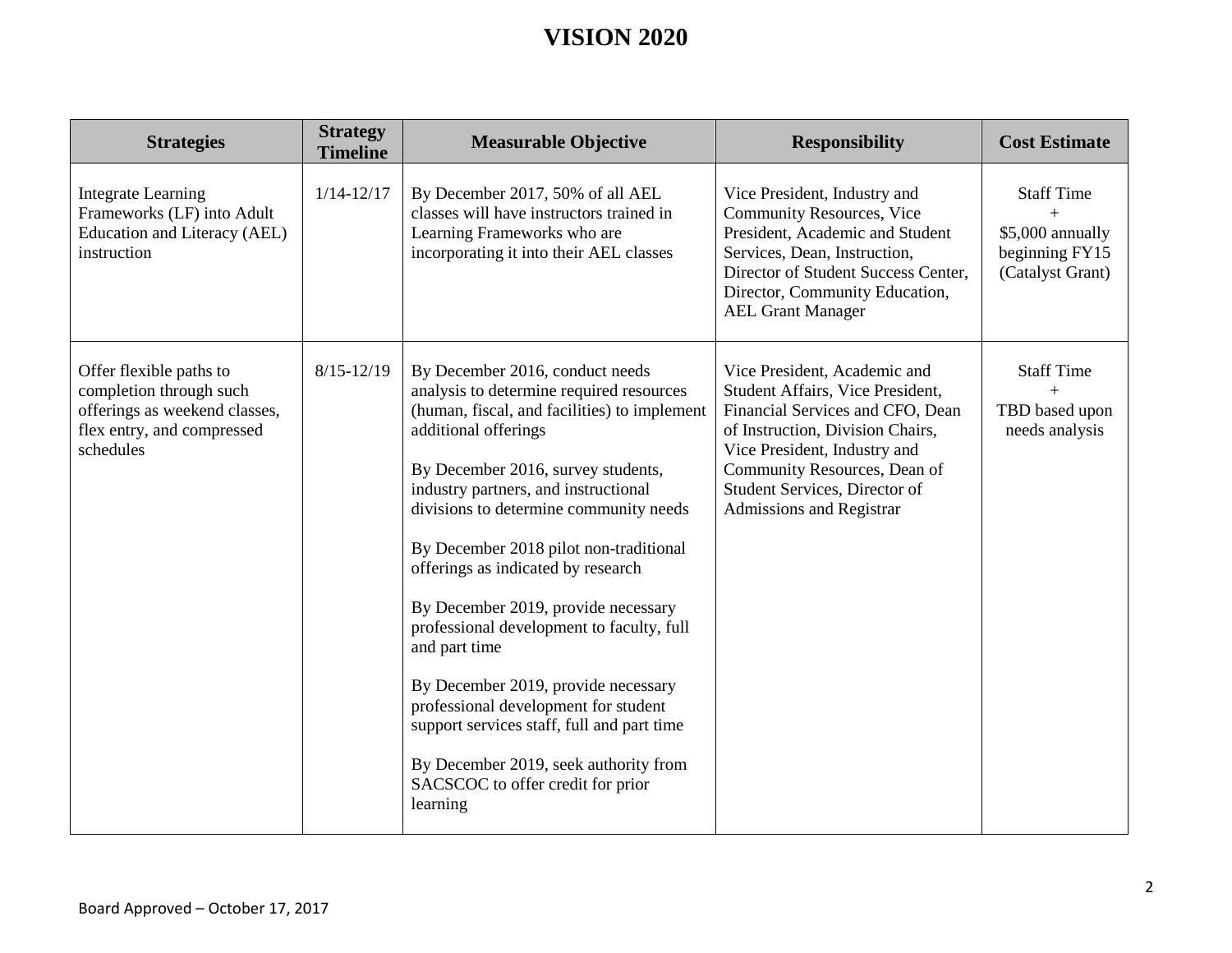| <b>Strategies</b>                                    | <b>Strategy</b><br><b>Timeline</b> | <b>Measurable Objective</b>                                                                                                                                                                                                                                                                                                                                                                                                                                                              | <b>Responsibility</b>                                                                                                                                                                                                                                                                                                                                                   | <b>Cost Estimate</b>                                                                                    |
|------------------------------------------------------|------------------------------------|------------------------------------------------------------------------------------------------------------------------------------------------------------------------------------------------------------------------------------------------------------------------------------------------------------------------------------------------------------------------------------------------------------------------------------------------------------------------------------------|-------------------------------------------------------------------------------------------------------------------------------------------------------------------------------------------------------------------------------------------------------------------------------------------------------------------------------------------------------------------------|---------------------------------------------------------------------------------------------------------|
| <b>Implement Quality</b><br>Enhancement Plan, ACE it | $10/15 - 5/19$                     | By December 2016, implement Full<br>Measure Education (FME) software<br>platform to expand student accessibility to<br>information, ability to communicate with<br>students and streamline internal<br>communication<br>By August 2017, create and implement<br>Early Connect and Support across campus<br>By May 2019, provide comprehensive<br>training for all ACE it personnel including<br>faculty coaches, staff coaches and student<br>services support staff, full and part time | Vice President, Academic and<br>Student Affairs, Dean, Student<br>Services, Dean, Instruction, Dean,<br>Planning, Institutional<br>Effectiveness, and Research,<br>Director, ACE it, Director,<br>Institutional Research, Director,<br>Information Technology, Director,<br>Marketing and Communications,<br>Director, Employee Development<br>Center, ACE it Committee | <b>Staff Time</b><br>$+$<br>$$130,000$ annually<br>for FME<br>$$25,000$ annually<br>for ACE it training |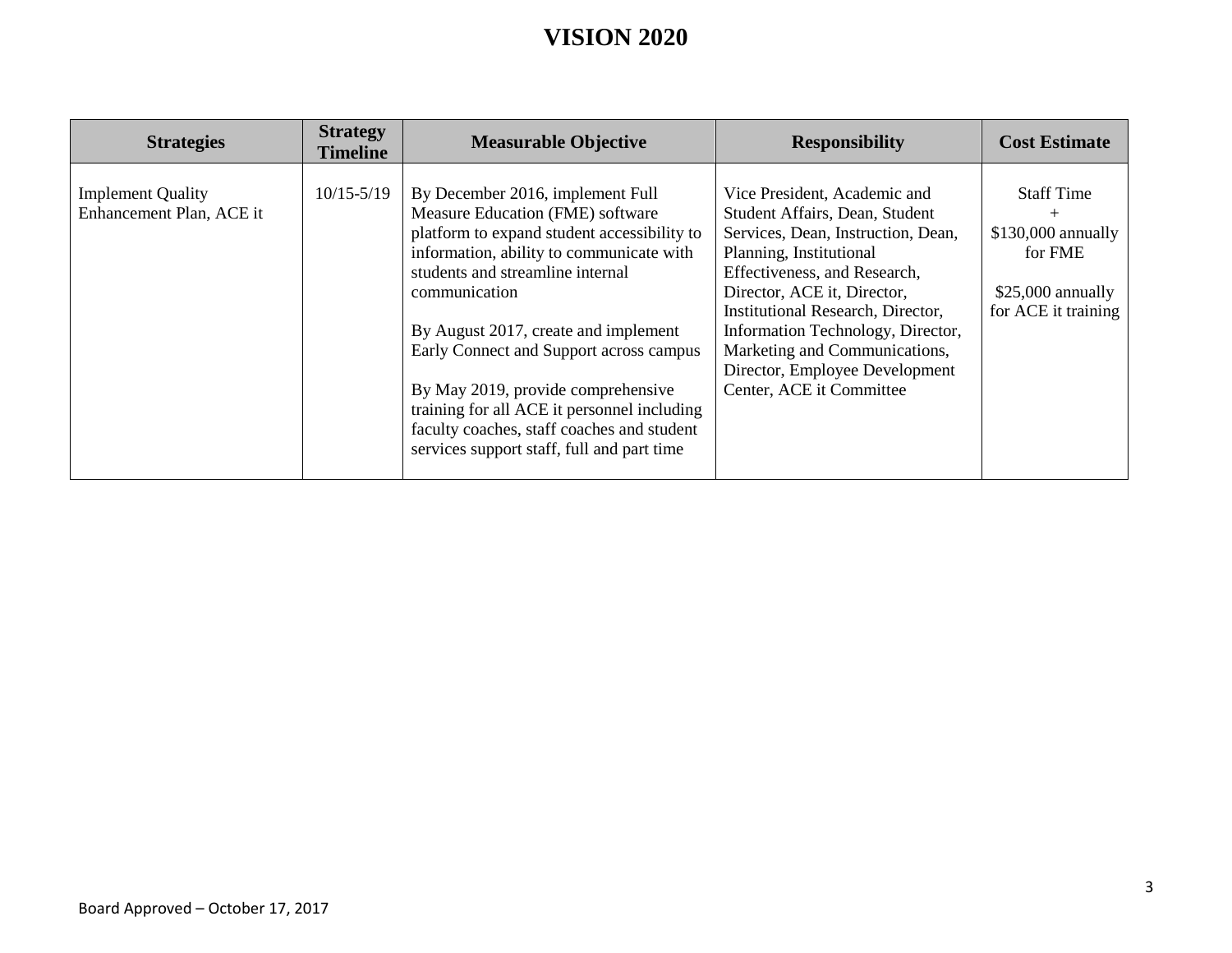| <b>Strategies</b>                                                                                                                 | <b>Strategy</b><br><b>Timeline</b> | <b>Measurable Objective</b>                                                                                                                                                                                                                                                                                                                                                                                                                                                                                                                                                                                                                                                                                                                                                                                                                                              | <b>Responsibility</b>                                                                                                                                                                                                                                                                      | <b>Cost Estimate</b>                                               |
|-----------------------------------------------------------------------------------------------------------------------------------|------------------------------------|--------------------------------------------------------------------------------------------------------------------------------------------------------------------------------------------------------------------------------------------------------------------------------------------------------------------------------------------------------------------------------------------------------------------------------------------------------------------------------------------------------------------------------------------------------------------------------------------------------------------------------------------------------------------------------------------------------------------------------------------------------------------------------------------------------------------------------------------------------------------------|--------------------------------------------------------------------------------------------------------------------------------------------------------------------------------------------------------------------------------------------------------------------------------------------|--------------------------------------------------------------------|
| Integrate all instructional<br>programs and student support<br>services, including ACE it,<br>within the Guided Pathways<br>model | $6/16 - 12/19$                     | By December 2016, collect and analyze<br>instructional program data to examine<br>current and future instructional guided<br>pathways<br>By December 2017, working with program<br>faculty, develop guided instructional<br>pathways including Meta-major learning<br>outcomes<br>By December 2017, provide necessary<br>professional development for faculty and<br>student support services staff, full and part<br>time<br>By December 2018, working with student<br>and instructional support services, develop<br>necessary onboarding and early alert<br>systems to support Guided Pathways<br>By January 2019, increase the number of<br>articulation agreements that support<br>successful transfer<br>By December 2019, integrate career<br>exploration strategies with both K-12 and<br>college programs to create seamless<br>educational and career pathways | Vice President, Academic and<br>Student Affairs, Dean, Instruction,<br>Dean, Student Services, Dean,<br>Planning, Institutional<br>Effectiveness, and Research,<br>Division Chairs, all student support<br>services directors, Brazosport<br>College Shared Counselors, K-12<br>counselors | <b>Staff Time</b><br>$+$<br>\$30,000<br>annually<br>beginning FY18 |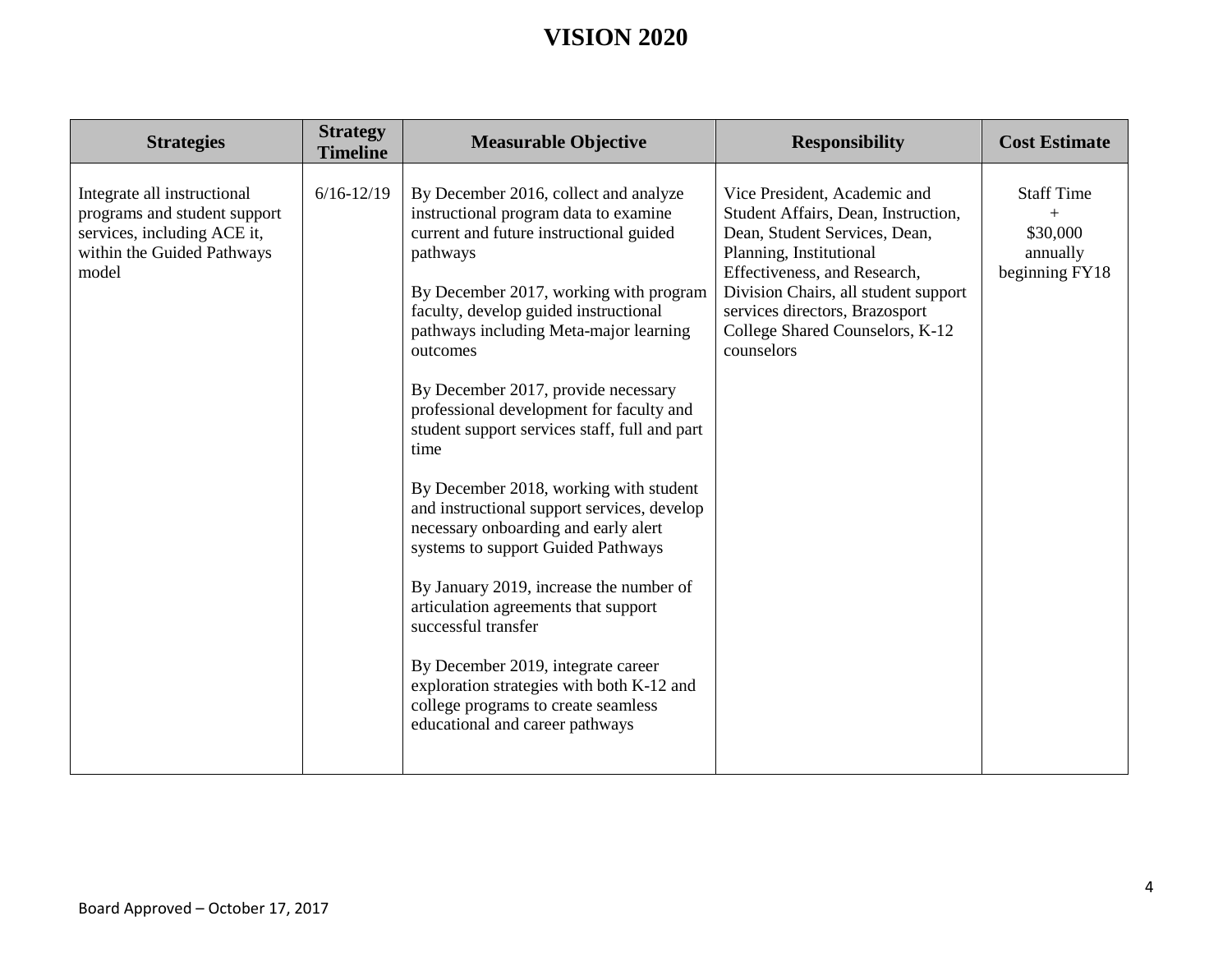**II. Broad Engagement: By 2020, the majority of Brazosport College faculty and staff will collaborate with internal and external stakeholders (school districts, employers, community, etc.) to develop strategies for improving student success.**

| <b>Strategies</b>                                                                                                                                                                                        | <b>Strategy</b><br><b>Timeline</b> | <b>Measurable Objective</b>                                                                                                                                                                                                                                                                                                                                                                                    | <b>Responsibility</b>                                                                                                                                                                                                                                                                                       | <b>Cost Estimate</b>                                       |
|----------------------------------------------------------------------------------------------------------------------------------------------------------------------------------------------------------|------------------------------------|----------------------------------------------------------------------------------------------------------------------------------------------------------------------------------------------------------------------------------------------------------------------------------------------------------------------------------------------------------------------------------------------------------------|-------------------------------------------------------------------------------------------------------------------------------------------------------------------------------------------------------------------------------------------------------------------------------------------------------------|------------------------------------------------------------|
| Expand GATOR, the College's<br>organized reading initiative, to<br>increase stakeholder<br>involvement in order to<br>achieve equity and eliminate<br>achievement gaps                                   | $1/14 - 12/17$                     | By December 2017, implement at least<br>two GATOR programs per year beyond<br>grant funding                                                                                                                                                                                                                                                                                                                    | <b>GATOR Task Force</b>                                                                                                                                                                                                                                                                                     | \$15,000 annually<br>beginning in FY16                     |
| Develop Former Students<br>Association (FSA)                                                                                                                                                             | $1/14 - 12/20$                     | By December 2020, expand membership<br>to 250 paid members                                                                                                                                                                                                                                                                                                                                                     | Vice President, College<br>Advancement, BC Foundation<br>Officer, BC Foundation<br>Development Officer                                                                                                                                                                                                      | <b>Staff Time</b><br>\$4,000 annually<br>beginning in FY15 |
| Expand instructional and<br>financial support services to<br>underrepresented students in<br>the community as well as<br>students enrolled in dual credit,<br>evening, online, and<br>minimester classes | $1/14 - 5/18$                      | By December 2016, conduct a support<br>services analysis to examine current and<br>future use of services and determine<br>required resources (human, fiscal, and<br>facilities) to implement additional support<br>services<br>By December 2017, implement<br>instructional and financial support services<br>as needed<br>By May 2018, increase scholarship awards<br>to mirror service area characteristics | Vice President, College<br>Advancement, Vice President,<br>Academic and Student Affairs, Vice<br>President, Industry and Community<br>Resources, Dean, Instruction, Dean,<br>Planning, Institutional<br>Effectiveness, and Research, Dean,<br>Student Services, Director,<br>Financial Aid, Division Chairs | <b>Staff Time</b><br>TBD based upon<br>needs analysis      |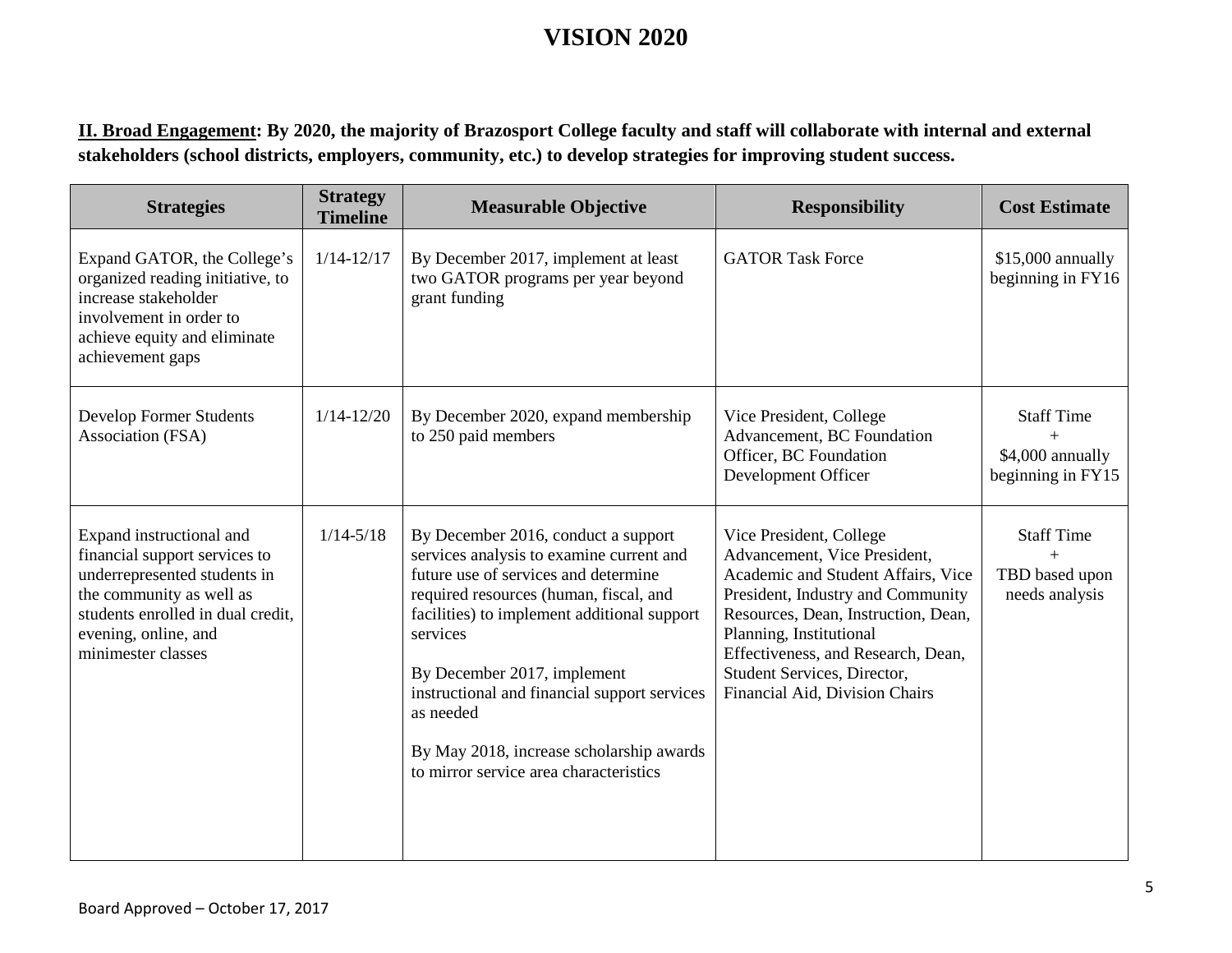| <b>Strategies</b>                                                                                                    | <b>Strategy</b><br><b>Timeline</b> | <b>Measurable Objective</b>                                                                                                                                                                                                                                                                                                                                                                                                                                                                                                                                                            | <b>Responsibility</b>                                                                                                                                                                                                                                                               | <b>Cost Estimate</b>                                                       |
|----------------------------------------------------------------------------------------------------------------------|------------------------------------|----------------------------------------------------------------------------------------------------------------------------------------------------------------------------------------------------------------------------------------------------------------------------------------------------------------------------------------------------------------------------------------------------------------------------------------------------------------------------------------------------------------------------------------------------------------------------------------|-------------------------------------------------------------------------------------------------------------------------------------------------------------------------------------------------------------------------------------------------------------------------------------|----------------------------------------------------------------------------|
| Engage campus to enhance the<br>delivery of services provided<br>to better serve the Spanish-<br>speaking population | $5/16 - 12/17$                     | By December 2016, conduct a needs<br>analysis to determine required resources to<br>implement services to Spanish-speaking<br>community<br>By May 2017, develop a plan to<br>implement changes or additions to services<br>identified in survey results and confirmed<br>by Leadership Council<br>By December 2017, pilot implementation<br>of changes or additional services identified<br>in survey results and confirmed by<br>Leadership Council                                                                                                                                   | Leadership Council, Director,<br>Counseling and Testing, Director,<br>Financial Aid, Registrar, Director,<br>Student Life, Director, Business<br>Services, Director, Community<br>Education, Director, Institutional<br>Research, Director, Marketing and<br>Communications         | <b>Staff Time</b><br>$+$<br>\$10,000                                       |
| Expand recruitment and<br>retention efforts for all current<br>students and prospective<br>students                  | $8/16 - 12/19$                     | By December 2016, collect baseline data<br>for identification of strategic enrollment<br>management targets<br>By December 2018, conduct a third party<br>analysis of recruitment, admissions, and<br>retention efforts<br>By December 2019, develop<br>comprehensive communication plan to<br>support strategic enrollment management<br>plan targets<br>By December 2019, develop streamlined<br>admissions, new student orientation, and<br>enrollment services<br>By December 2019, develop and<br>implement methods to reduce student costs<br>and increase college affordability | Vice President, Academic and<br>Student Affairs, Vice President,<br>College Advancement, Dean,<br>Student Services, Vice President,<br><b>Industry and Community</b><br>Resources, Dean, Instruction, Dean,<br>Planning, Institutional<br>Effectiveness, and Research,<br>Registrar | \$40,000 annually<br>beginning in FY18<br>TBD based upon<br>needs analysis |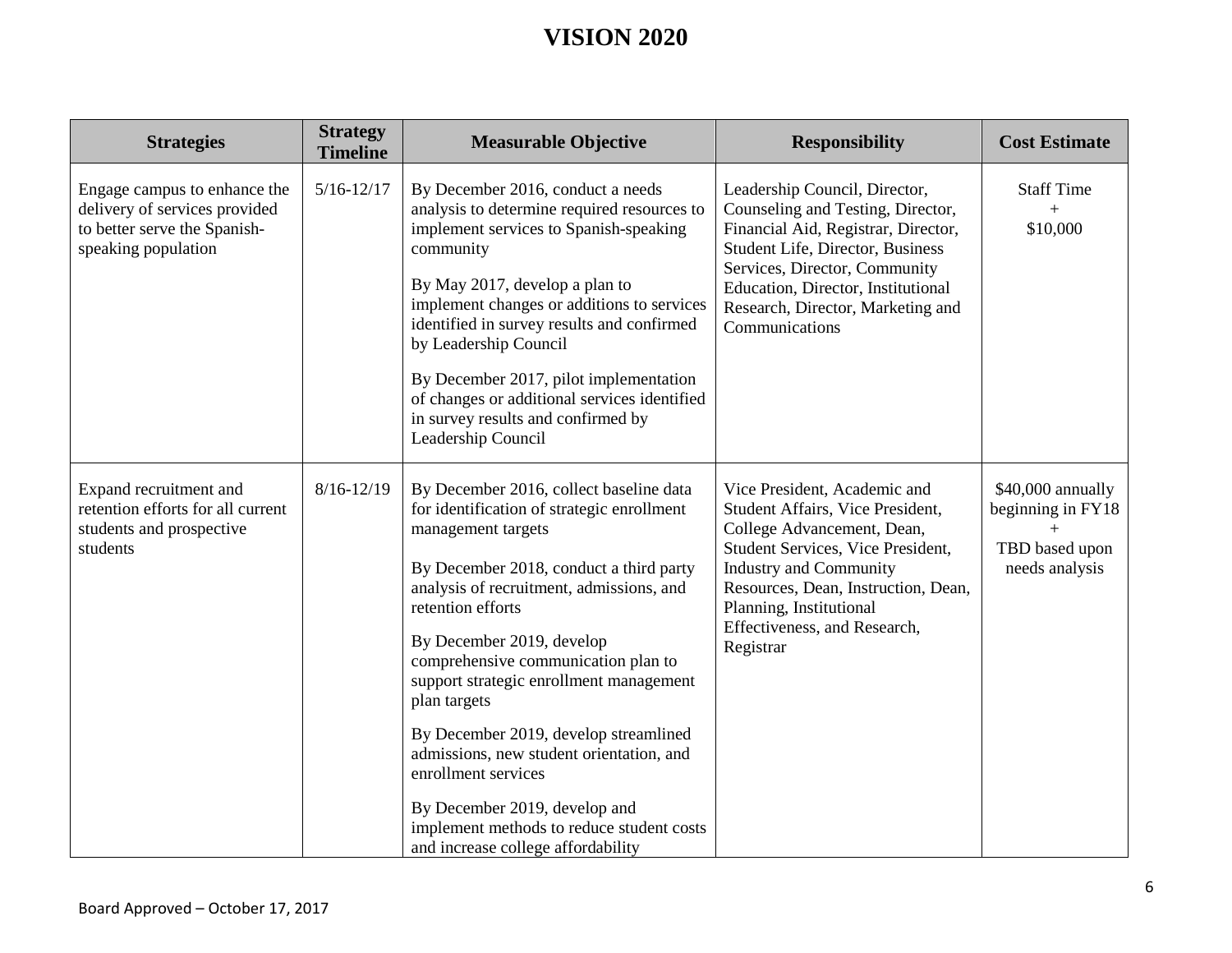**III. Workforce Development: By 2020, Brazosport College will be the regional center of educational and training opportunities preparing a diverse population of potential employees for successful entry or redeployment into the labor market by increasing the number of industry ready graduates by 25%.**

| <b>Strategies</b>                                                                | <b>Strategy</b><br><b>Timeline</b> | <b>Measurable Objective</b>                                                                                                                                                           | <b>Responsibility</b>                                                                                                                                                                                                                                                                                                                                                    | <b>Cost Estimate</b>                                         |
|----------------------------------------------------------------------------------|------------------------------------|---------------------------------------------------------------------------------------------------------------------------------------------------------------------------------------|--------------------------------------------------------------------------------------------------------------------------------------------------------------------------------------------------------------------------------------------------------------------------------------------------------------------------------------------------------------------------|--------------------------------------------------------------|
| Develop and expand workforce<br>delivery models                                  | $1/14 - 12/17$                     | By December 2017, increase completers of<br>the Jumpstart delivery model by 15%                                                                                                       | Vice President, Industry and<br><b>Community Resources, Vice</b><br>President, Academic and Student<br>Affairs, Director, Workforce<br>Development and School<br>Partnerships, Director, Center for<br><b>Business and Industry Training</b>                                                                                                                             | <b>Staff Time</b><br>$+$<br><b>External Funding</b>          |
| Develop pathways to transition<br>students from non-credit to<br>credit programs | $1/14 - 5/19$                      | By December 2018, implement non-credit<br>to credit pathway for students in healthcare<br>programs<br>By May 2019, develop a recruitment and<br>marketing plan for healthcare pathway | Vice President, Industry and<br><b>Community Resources, Vice</b><br>President, Academic and Student<br>Affairs, Director, Workforce and<br>School Partnerships, Division<br>Chair, Computer and Construction<br>Technologies and Office<br>Administration, Director,<br><b>Community Education</b>                                                                       | <b>Staff Time</b><br>$+$<br>TBD based upon<br>needs analysis |
| Maximize student exposure to<br>High-Skill, High-Growth areas                    | $1/14 - 12/17$                     | By December 2017, conduct a third party<br>gap analysis on current and future<br>workforce needs                                                                                      | Vice President, Industry and<br><b>Community Resources, Vice</b><br>President, Academic and Student<br>Affairs, Dean, Instruction, Dean,<br>Student Services, Dean, Planning,<br>Institutional Effectiveness, and<br>Research, Director, Workforce and<br>School Partnerships, Division<br>Chair, Computer and Construction<br>Technologies and Office<br>Administration | <b>Staff Time</b><br>$+$<br>\$50,000                         |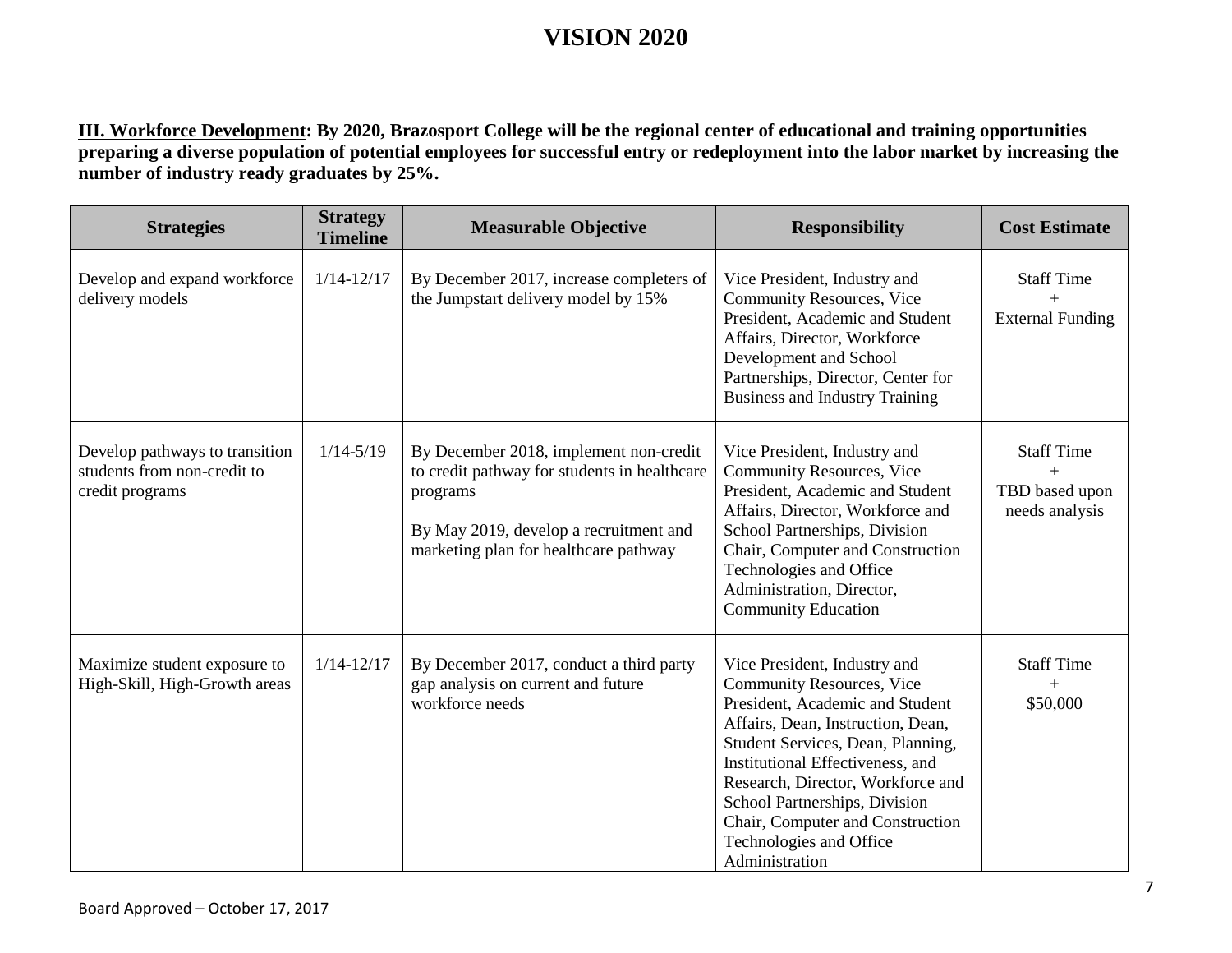| <b>Strategies</b>                                                                                                                                         | <b>Strategy</b><br><b>Timeline</b> | <b>Measurable Objective</b>                                                                                                                                                                                                      | <b>Responsibility</b>                                                                                                                                                                                                                                                             | <b>Cost Estimate</b>                   |
|-----------------------------------------------------------------------------------------------------------------------------------------------------------|------------------------------------|----------------------------------------------------------------------------------------------------------------------------------------------------------------------------------------------------------------------------------|-----------------------------------------------------------------------------------------------------------------------------------------------------------------------------------------------------------------------------------------------------------------------------------|----------------------------------------|
| Deepen and expand targeted<br>relationships with business and<br>industry that have a direct<br>impact on student learning and<br>meeting workforce needs | $1/14 - 12/18$                     | By December 2018, conduct Industrial and<br>Commercial Pipefitting job analysis to<br>implement curriculum changes<br>By December 2018, strengthen and expand<br>the role of advisory councils to support<br>program development | Vice President, Academic and<br>Student Affairs, Dean, Instruction,<br>Dean, Planning, Institutional<br>Effectiveness, and Research,<br>Director, Workforce and School<br>Partnerships, Division Chair,<br>Computer and Construction<br>Technologies and Office<br>Administration | <b>Staff Time</b><br>$^{+}$<br>\$1,500 |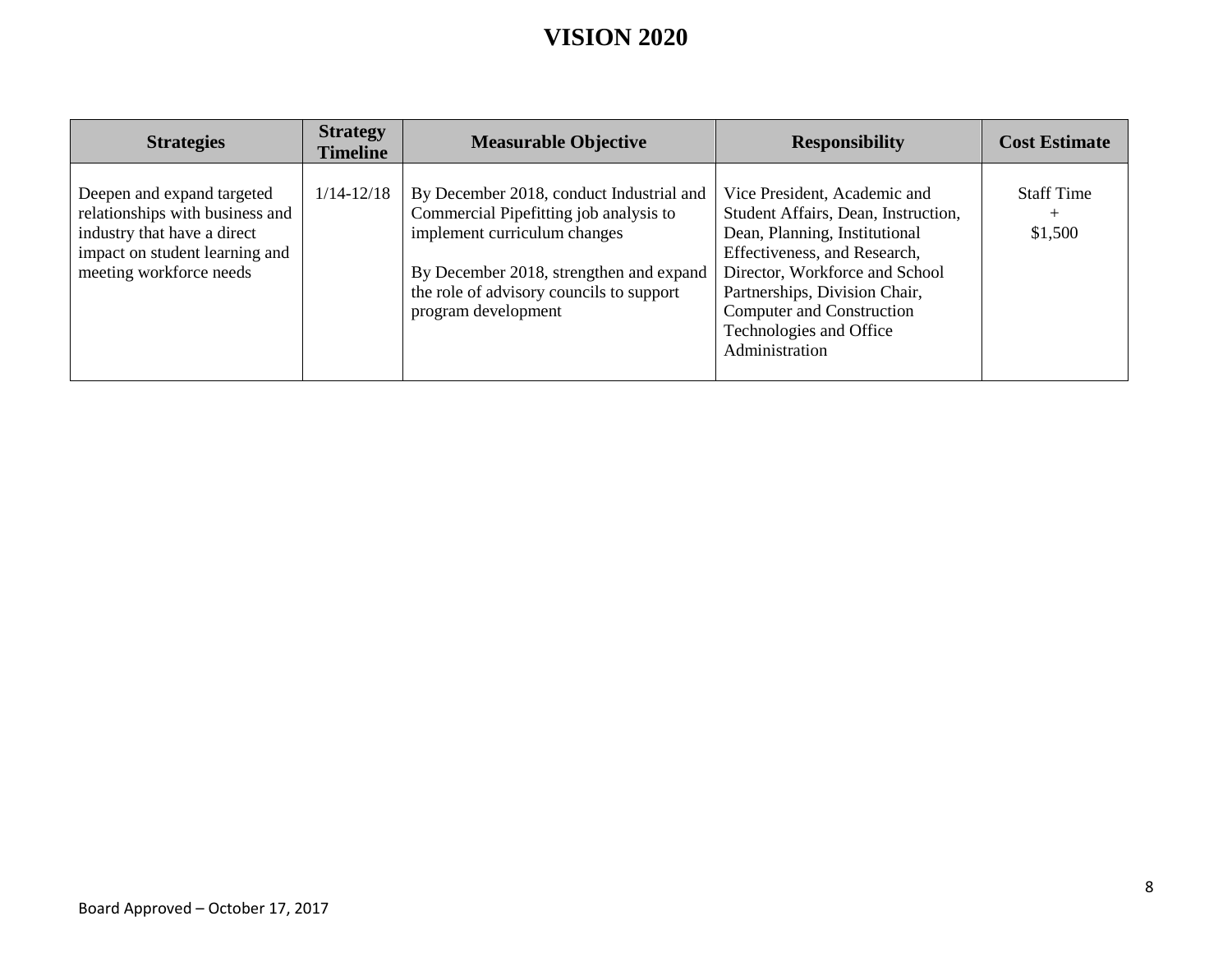<span id="page-8-0"></span>**IV. Lifelong Learning: Brazosport College, by 2020, will develop lifelong learning initiatives that coordinate existing programs and develop new ones in response to our needs for an educated citizenry and workforce by increasing participation in community enrichment programs by 25%[2](#page-8-0) .**

| <b>Strategies</b>                                                                                                                                                       | <b>Strategy</b><br><b>Timeline</b> | <b>Measurable Objective</b>                                                                                                 | <b>Responsibility</b>                                                                                                                          | <b>Cost Estimate</b>                                                          |
|-------------------------------------------------------------------------------------------------------------------------------------------------------------------------|------------------------------------|-----------------------------------------------------------------------------------------------------------------------------|------------------------------------------------------------------------------------------------------------------------------------------------|-------------------------------------------------------------------------------|
| <b>Implement new Core</b><br>Curriculum as mandated by<br><b>Texas Higher Education</b><br><b>Coordinating Board</b>                                                    | $1/14 - 1/17$                      | By January 2017, implement use of<br>assessment data in Core Curriculum Basic<br>Program Reviews                            | Vice President, Academic and<br>Student Affairs, Dean, Instruction,<br>Dean, Planning, Institutional<br><b>Effectiveness</b> , and Research    | <b>Staff Time</b>                                                             |
| Advance cultural enrichment<br>of College community through<br>use of The Clarion and<br>through Community Education<br>(CE) programs                                   | $1/14 - 12/20$                     | By December 2020, review programs<br>offered through The Clarion and CE to<br>increase participation by $25\%$ <sup>2</sup> | Vice President, College<br>Advancement, Vice President,<br><b>Industry and Community</b><br>Resources, BC Foundation,<br>Director, The Clarion | <b>Staff Time</b>                                                             |
| Support changing<br>demographics of local<br>community by providing<br>expanded English as a Second<br>Language (ESL) and Adult<br>Life and Learning Programs<br>(ALLP) | $8/14 - 12/17$                     | By December 2017, increase enrollments<br>in ESL and ALLP programs by $25\%$ <sup>2</sup>                                   | Vice President, Industry and<br>Community Resources, Director,<br>Community Education, AEL Grant<br>Manager                                    | <b>Staff Time</b><br><b>Texas Workforce</b><br><b>Commission AEL</b><br>Grant |

 <sup>2</sup> Baseline: 2013-2014 combined participation in ALLP, *The Clarion*, and AEL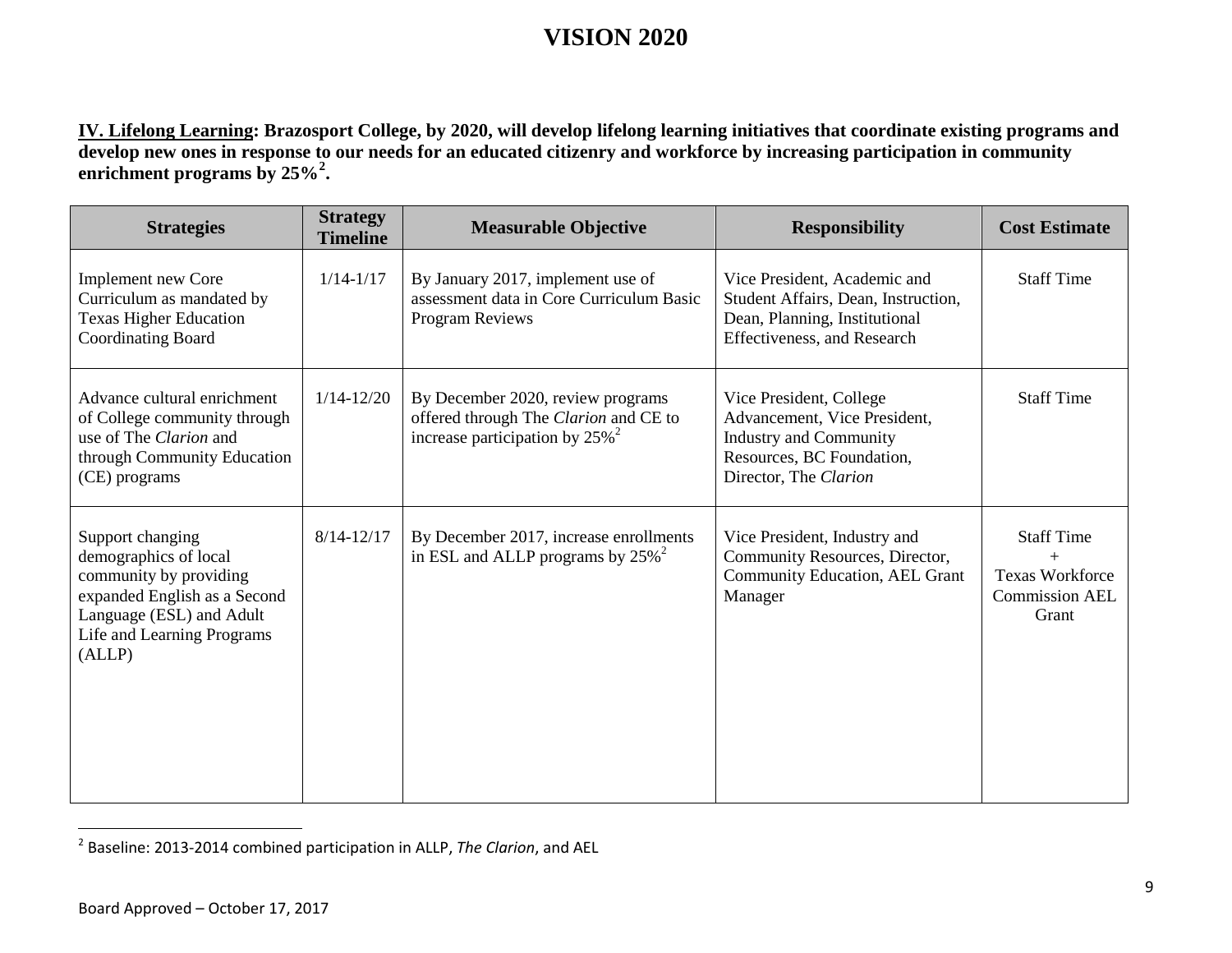| <b>Strategies</b>                                                                                                      | <b>Strategy</b><br><b>Timeline</b> | <b>Measurable Objective</b>                                                                                                                                                                                                                                                                                                                                                                                                                                                                                                                           | <b>Responsibility</b>                                                                                                                                                                                                                                                                                                          | <b>Cost Estimate</b>                                        |
|------------------------------------------------------------------------------------------------------------------------|------------------------------------|-------------------------------------------------------------------------------------------------------------------------------------------------------------------------------------------------------------------------------------------------------------------------------------------------------------------------------------------------------------------------------------------------------------------------------------------------------------------------------------------------------------------------------------------------------|--------------------------------------------------------------------------------------------------------------------------------------------------------------------------------------------------------------------------------------------------------------------------------------------------------------------------------|-------------------------------------------------------------|
| Support growth and<br>development of all college<br>employees through expanded<br>professional development<br>programs | $1/14 - 12/19$                     | By May 2017, conduct a needs analysis of<br>professional development programs<br>By December 2017, implement human<br>resources training program to strengthen<br>core competencies of supervisory<br>personnel<br>By December 2017, expand the<br>comprehensive professional development<br>plan to support identified needs<br>By December 2018, develop and<br>implement professional development<br>addressing new employee onboarding<br>By December 2019, develop and<br>implement professional development<br>addressing teaching and learning | Vice President, Human Resources,<br>Director, Employee Development<br>Center, Vice President, Academic<br>and Student Affairs, Dean,<br>Instruction, Division Chairs, Vice<br>President, Industry and Community<br>Resources, Director of Community<br>Education, and Director of Center<br>for Business and Industry Training | <b>Staff Time</b><br>\$20,000 annually<br>beginning in FY18 |
| <b>Advance Community</b><br>Education (CE) offerings to<br>drive program improvements                                  | $5/16 - 12/17$                     | By December 2016, conduct a third party<br>analysis of the CE Department<br>By December 2017, implement program<br>strategies based upon third party analysis<br>and annual college planning process                                                                                                                                                                                                                                                                                                                                                  | Vice President, Industry and<br><b>Community Resources, Vice</b><br>President, Academic and Student<br>Services, Dean, Planning,<br>Institutional Effectiveness, and<br>Research, Director, Community<br>Education, Director, Marketing and<br>Communications                                                                  | <b>Staff Time</b><br>\$10,000                               |